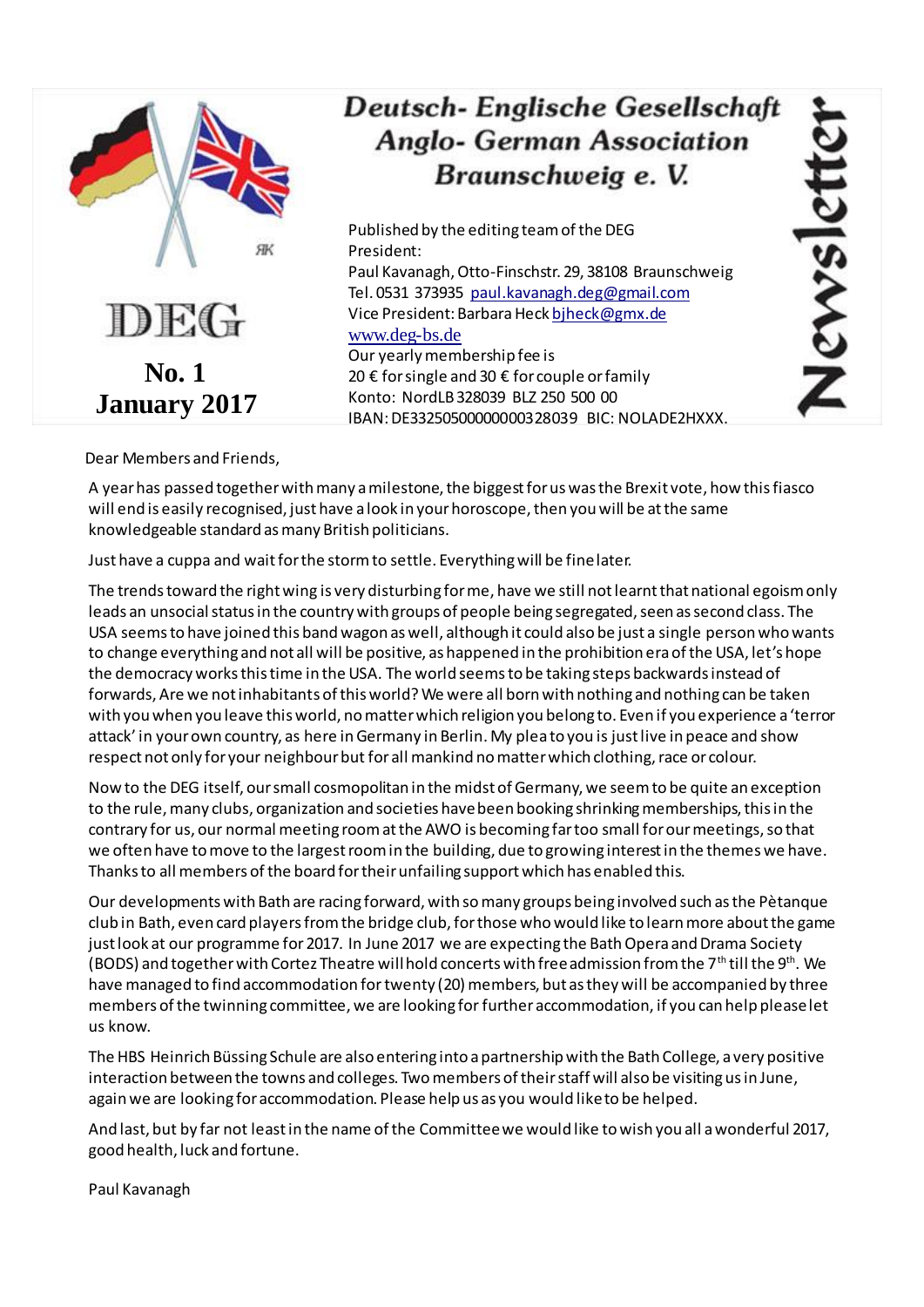# **Programme – January - June 2017**

**Saturday, 14th January:** Excursion to the "This was Tomorrow – Pop Art in Great Britain" Exhibition in the Kunst Museum, Wolfsburg. (See covering email for all the details) Please register for this event.

**Thursday, 26th January:** Annual General Meeting – see separate invitation.

#### **Friday, 3rd February:**Bridge

Michael Seiffert from the Braunschweig Bridge and Art Club has extended an invitation to the DEG to attend a talk about their trip to Bath in summer 2016. A short introduction to the game of bridge will also be given. 8.00 pm (20.00), Gliesmaroder Straße 128, Braunschweig. Registration for this event is necessary please contact [paul.kavanagh.deg@gmail.com](mailto:paul.kavanagh.deg@gmail.com)

#### **Thursday, 16th February:** Bingo

We invite you to a fun evening playing bingo with Paul Kavanagh. The money we take in will be the winnings, the more cards sold the higher the prize.

#### **Thursday, 9th March:** Malta

Carmela Folgosa will show her impressions of this beautiful, interesting multicultural little Southern European Island in the middle of the Mediterranean.

#### **Thursday, 23rd March:** San Salvador

(English- Holy Saviour) –Ana Celia Bruns will introduce us to her home country. She will talk about the history, culture and way of life in this far away country in Central America.

**Thursday, 6th April**: Our Partners and Contacts in Bath We would like to introduce you to our partner groups in Bath, the Bath-Braunschweig Twinning Association (BBTA), the German Society, the City of Bath Pétanque Club, the Bridge Club and the Bath Operatic and Dramatic Society (BODS). Some members of these groups will visit Braunschweig in May and June and this evening will give you the opportunity of getting to know more about them.

**Thursday, 27th April**: Short Story Reading Ingrid Wolframm together with audience participation will read, analyse and comment a short story.

**Thursday, 11th May**: Ghana - Plan International -Our member, Katrin Landsmann volunteers for the children's organisation Plan International and had the chance to join a trip with other members of Plan to Ghana where they were introduced to various projects on water and hygiene. She will talk about her experiences and present a photo show of this fascinating country and its people and the work of Plan.

**Saturday, 10th June:** Summer Garden Party - Same procedure as every year (dress up in summer frocks and hats if possible). Please note:this year it will be held at the Gemeindehaus der ev. Kirche Stöckheim Kirchenbrink 3 c, 38124 Braunschweig.

Meetings take place at the AWO-Haus, Frankfurter Strasse 18, 38122 Braunschweig, unless otherwise stated. Doors open at 7.30 pm(19.30) with the main topic at 8.00 pm. Topic may be changed due to unforeseen circumstances.

∞∞∞∞∞∞∞∞∞∞∞∞∞∞∞∞∞∞∞∞∞∞∞∞∞

## **Additional regular activities in our Association:**

Meet us for Brunch at the Steinecke Bakery, City Point every Thursday 11.00 am – 13.30 pm. Conversation in English. All nationalities welcome. For more information contact Katherine Küpper[s kur.kueppers@t-online.de](mailto:kur.kueppers@t-online.de)

Walk-Talk - Join us on our regular walk around the Südsee! We meet Saturdays at 11.00 am at the Stöckheimer Zoo carpark, Leipziger Str. For more information contac[t kur.kueppers@t-online.de](mailto:kur.kueppers@t-online.de)

Short stories reading group –For more information contact Paul Kavanagh [paul.kavanagh.deg@gmail.com](mailto:paul.kavanagh.deg@gmail.com)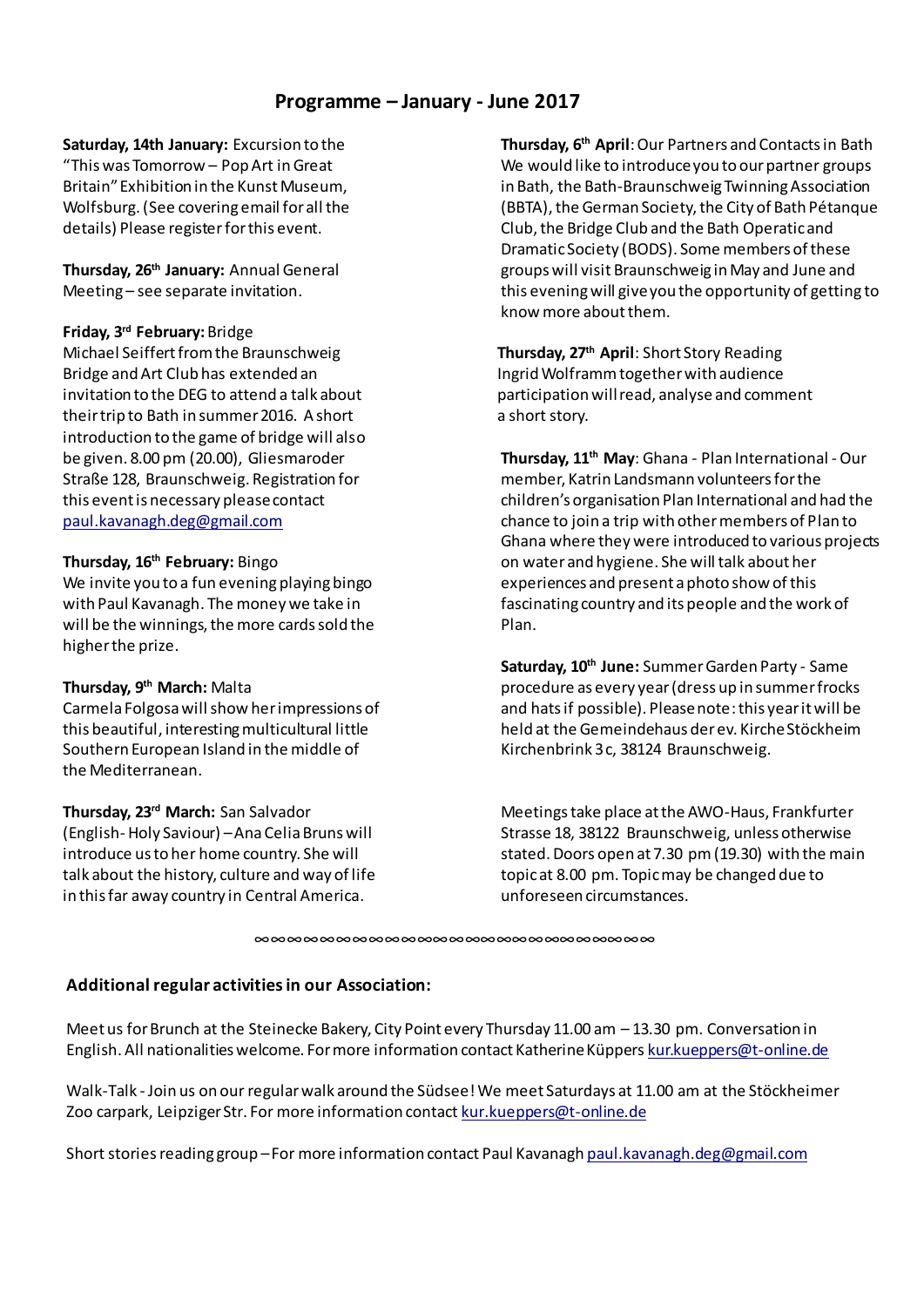#### **Forthcoming Attractions:**

**25th – 29th May:** Members of the Bath Bridge Club will visit Braunschweig.

**06 th – 10th June:** ca. 30 guests from Bath and Omaha, Nebraska will visit Braunschweig for the Town Partnership Festival week. A detailed programme will follow at a later date.

**Alice in Wonderland:** Premiere 15.00 pm 05.03.2017 Kleines Haus (in German)

**Romeo and Juliet:** Premiere 19.30 pm 21.04.2017 Großes Haus

**Klassik im Park:** 15.00 pm 05.6.2017 – The New York Central Park feeling in our very own Burgerpark.

**Kulturnacht:** 10.06.2017 – Arts and cultural events at various locations in the city Braunschweig.

∞∞∞∞∞∞∞∞∞∞∞∞∞∞∞∞∞∞∞∞∞∞∞∞∞

To support the DEG and its activities, please consider joining us by becoming a member, if you have not already done so. You can ask any of our Committee members for a Membership Form or download i[t here](http://www.deg-bs.de/deutsch/mitgliedschaft/), print it out, fill itin and then hand it in. We appreciate your support. If you would like to receive our Newsletter please let us have your email address and you will be added to our mailing list.

**Pay Day Reminder:** Please make sure that you pay your membership fee for 2017 which is due in March. Account: Nord LB IBAN DE33250500000000328039

∞∞∞∞∞∞∞∞∞∞∞∞∞∞∞∞∞∞∞∞∞∞∞∞∞



*Letter to Hillary Clinton*

*Dear Hillary,*

*You were so convinced of victory, because - as you so often reminded the American people - you were "the most qualified" to be Commander-in-Chief and it was your birthright to be the first female president of the United States. Rumour has it, you hadn't even prepared a concession speech (rather arrogant on your part, don't you think!). Well, something else happened on the way to the election!* 

*You paraded a former Miss Universe to accuse your opponent of mistreating women. Come on Hillary! Really! You are far too smart to have opened that can of worms and think that you would win the argument, with Bill's pec cadillos in the Oval Office for which he was duly impeached, I might add.*

*As it turned out, woman voters did not care. They also couldn't have cared less about you shattering the glass ceiling to be elected the first female President. You see Hillary, women voted for jobs (putting food on the table) and security for their families. Your opponent got more than 50% of the white women votes and more African American women and Latinas voted for him than any other Republican candidate before.*

*You blamed the FBI, CIA, WikiLeaks and Russia for your loss. No Hillary, you have no one to blame but yourself and your phoniness for losing the election. You were too busy raising funds with your rich liberal celebrity friends and millionaire donors to have noticed the plight of the working class! Oh, you even called them deplorable and irredeemable! You were completely out of touch. Aren't Democrats supposed to be the champions for the working class? Well, your opponent connected with them and, by the way, he also spent less money and achieved a better result! That's right, he is a businessman and seems to care about the bottom line.*

*You will probably skip the inauguration ceremony on January 20th. It will be too painful for you to watch "The Donald" take the Oath of Office. I feel for you, but even though your political career is probably over, take heart Hillary, it's still possible for your daughter Chelsea to shatter that glass ceiling or will she too be trumped by another daughter – Ivanka Trump.*

*Kind regards, Carmela*